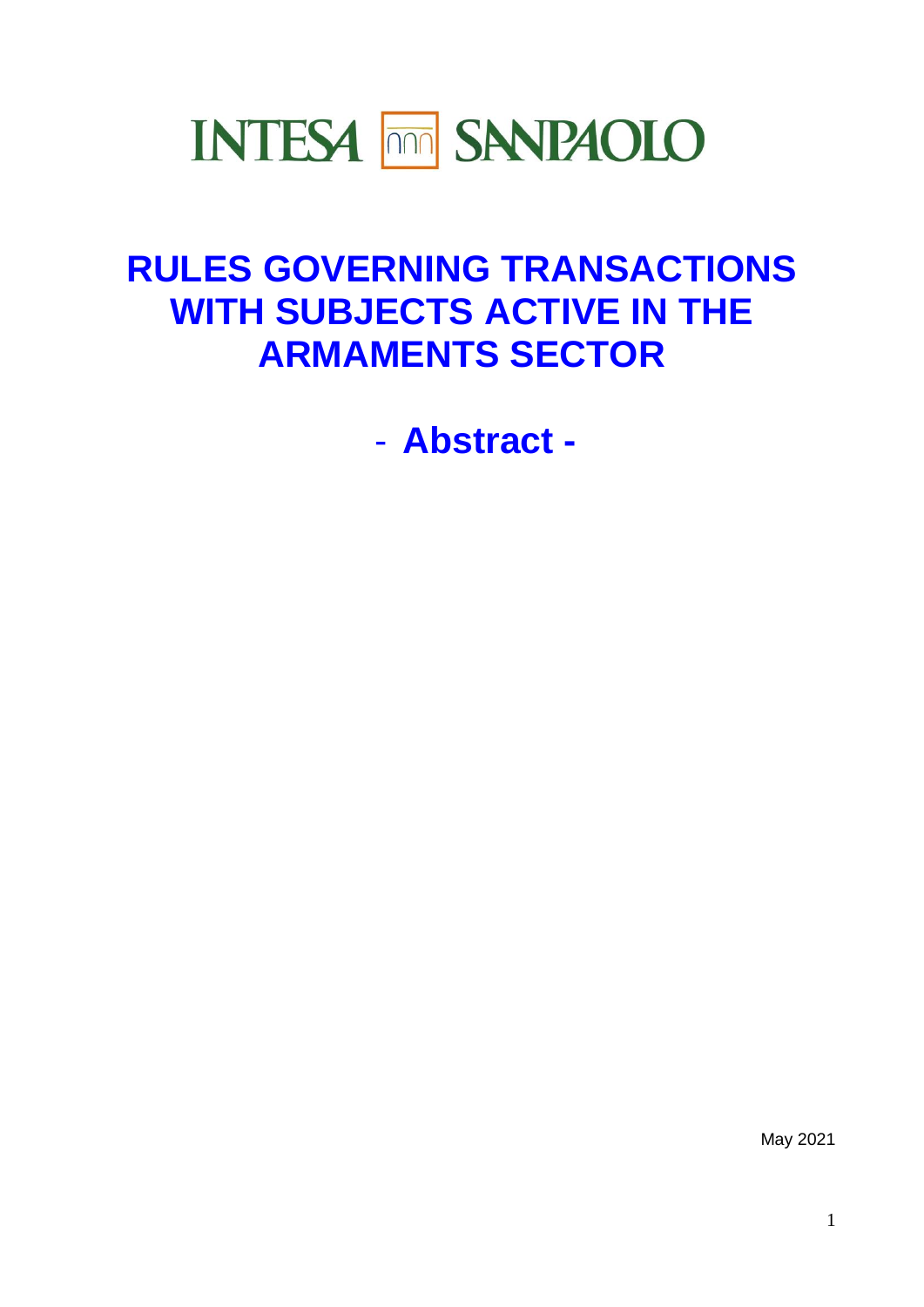# **REGULATORY FRAMEWORK AND AIMS OF THE DOCUMENT**

The main regulatory reference in Italy regarding the armament sector is Law no. 185 of 9 July 1990 ("New regulations on control of the export, import and transit of armaments") as amended, the implementing regulation (Ministerial Decree no. 19 of 7 January 2013) and the circular of the Ministry of Economy and Finance, Prot. DT 58988 of 22 July 2015. Transactions in foreign branches are also subject to local laws.

This document defines the rules that describe the macro-processes relating to transactions with companies that operate in the armament sector. The rules and processes refer to Intesa Sanpaolo, including the foreign branches, and the Italian Companies of the Group who carry out banking or financing activities. The rules and processes relating to the foreign companies in the Group are set out in a specific document.

This is a sensitive matter, and breach of the regulations may involve the application of criminal and administrative sanctions, and all operators are advised to apply maximum diligence in complying with the provisions herein, always taking a prudential approach in cases of doubt.

# **DEFINITIONS**

In order to ensure the correct application of these rules, the definitions of the most important terms used are provided below.

#### **Banking activities (Transactions)**

They refer to any transfer of funds (money, securities or credit) through a bank, with registered office or operating headquarters in Italy, for transactions governed by Law no. 185/90 and subject to authorisations, clearances or other measures issued by the Armament Authorisation Unit of the Ministry of Foreign Affairs and International Cooperation (UAMA) or the Ministry of Defence. More specifically, the transactions include incoming and outgoing bank transfers and other types of collection or payment related to the purchase or sale of armaments on both the domestic market and abroad; this definition also includes transactions relating to payments for intermediation activities relating to the sale of armaments.

#### **Financing Activities (Lending)**

These include all forms of short term and medium/long term lending, including but not limited to special purpose or non special purpose credit lines, trade finance (advances on contracts, advances on invoices, factoring, portfolio disinvestments), guarantees and commitments, letters of credit, stand-by letters of credit, lease contracts, participation in syndicated loans or acquisition of shares. In accordance with article 27-bis of Law no. 185/90, foreign to foreign lending activities are also included, whereby a party obtains funds from a bank or other financial intermediary, with registered office or operating headquarters in Italy, for transactions governed by Law no. 185/90, but not subject to authorisations, clearances or other measures issued by UAMA or the Ministry of Defence (i.e. without them).

#### **Sales**

In general, domestic trading, imports, exports, transfer within the European Union, transiting.

#### **Exports**

The movement of armaments from a supplier in the national territory to one or more recipients outside the national territory; if entities operate in European Union countries (EU), the national territory refers to the EU customs territory.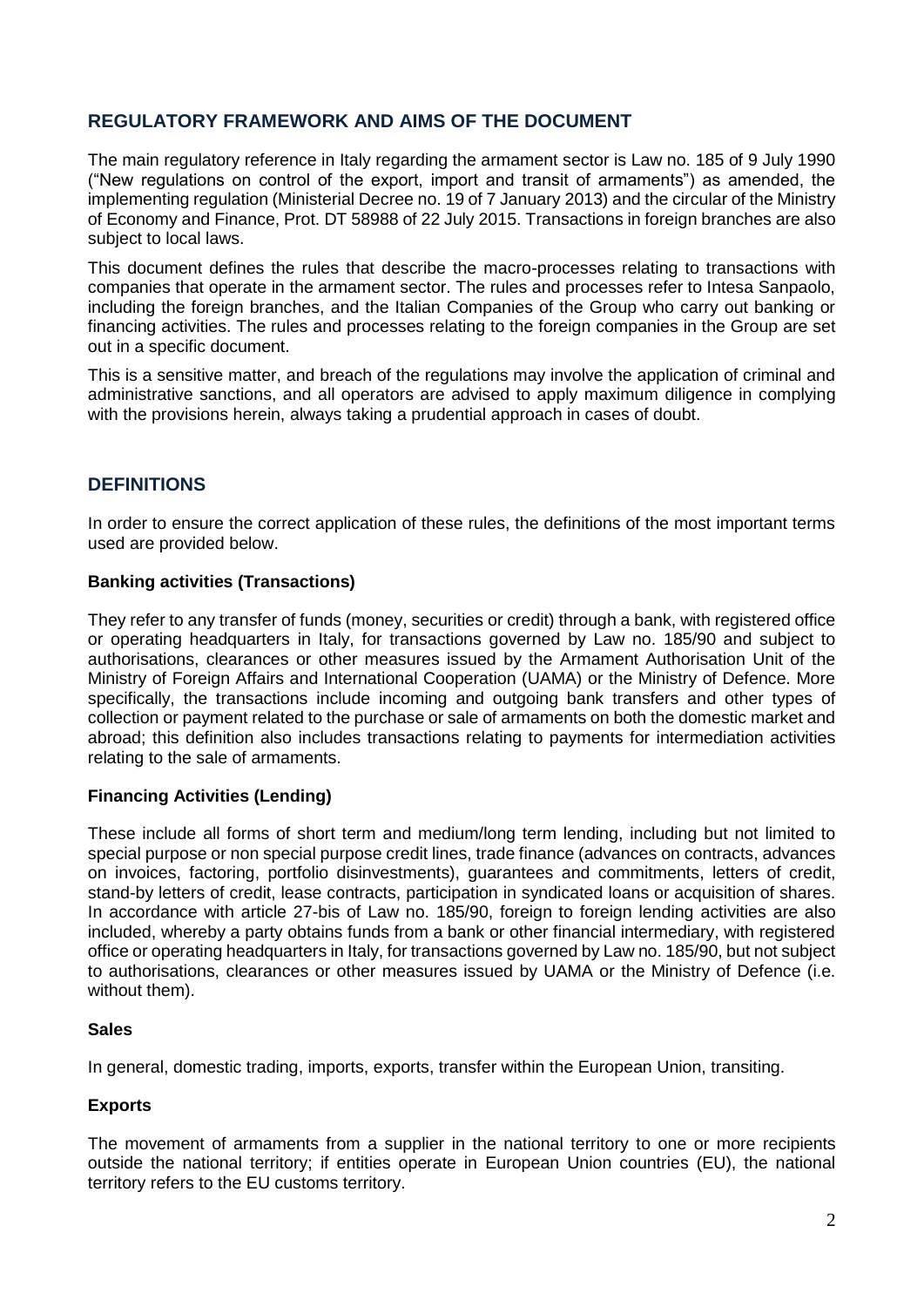#### **Imports**

The movement of armaments from suppliers outside the national territory to recipients in the national territory; in the case of entities operating in EU countries, the national territory refers to the EU customs territory.

#### **Armaments**

Everything that can be considered to have been built for primarily military use or use by the armed corps or the police in terms or requirements or technical-construction properties.

More specifically the following are examples of armaments:

- nuclear, biological, chemical and electrical weapons;
- automatic firearms and relative munitions;
- medium and large calibre arms, armaments and relative ammunitions;
- bombs, torpedoes, mines, rockets and missiles;
- tanks and vehicles built especially for military use;
- ships and relative equipment built especially for military use;
- aeroplanes and helicopters and relative equipment built especially for military use;
- qunpowder, explosives and propellants for military weapons;
- electronic systems or equipment, electro-optical and photographic equipment built especially for military use;
- special armoured materials built especially for military use;
- special materials for military training;
- machinery, apparatus and equipment built for the manufacture, testing and control of arms and munitions;
- equipment built especially for military use.

The following fall within the scope of application of these rules:

- in the event of transfer within the EU or exporting: the spare parts and specific components of armaments indicated above;
- in the event of transfer within the EU or exporting, with a destination towards government entities or the armed forces or police: sports and hunting weapons and relative munitions, cartridges for industrial use and luminous and smoke-producing devices, common shooting arms and munitions and short shooting weapons unless automatic, antique weapon reproductions or explosives other than those used by the military.

#### **Transit**

1

The circulation of EU-origin armaments in the EU customs territory<sup>1</sup> that cross the territory of a country that does not belong to the  $EU^2$ , without changing its customs status (known as "internal" transit) or the circulation of armaments from outside the EU into the EU customs territory to go to a different member state to the one it entered, or to be exported to third party countries (known as "external" transit).

#### **Transfer within the EU**

Any transmission or transfer of armaments from a supplier to a recipient in a different country both but both members of the EU.

 $1$  There are detailed descriptions of armaments in the Ministerial Decrees (see the most recent Ministerial Decree of 17 March 2015).

 $2$  The countries and territories that form part of the EU customs territory are listed under article 4 of the customs code of the European Union, established by EU Regulation no. 952/13.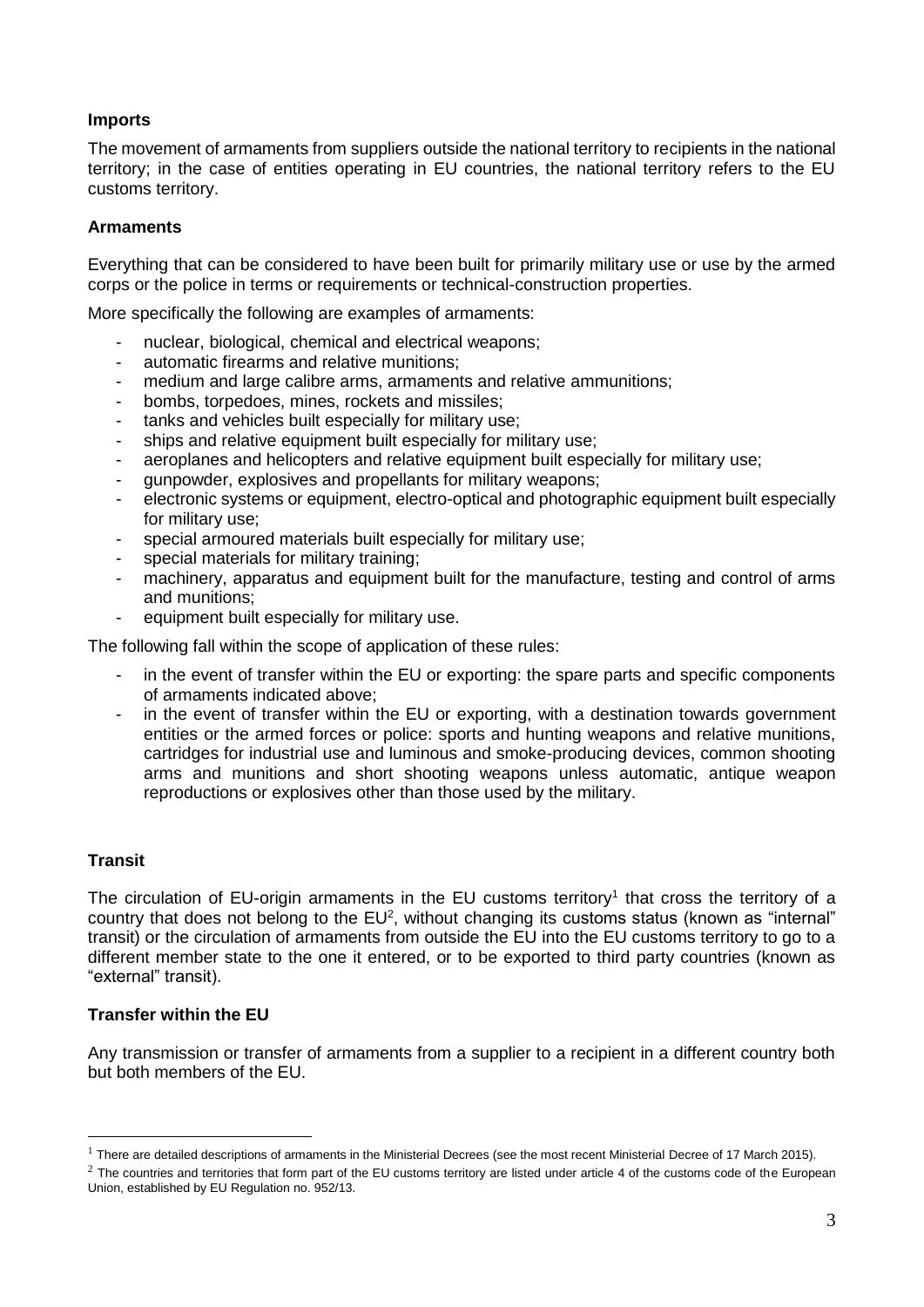#### **GENERAL PRINCIPLES**

In accordance with the values and principles expressed in the Code of Ethics and mindful of the need to support national and European defence, along with NATO allies, the Intesa Sanpaolo Group does not support transactions that relate to the production and/or sale of armaments, even if permitted by prevailing law, in countries that do not belong to the European Union and/or NATO. It also confirms the prohibition on implementing any type of banking activity or financing related to the production and/or sale of weapons that are controversial and/or banned by international treaties, and more especially:

- nuclear, biological or chemical weapons;
- cluster bombs and munitions:
- weapons containing depleted uranium;
- landmines.

More specifically, apart from transactions involving weapons that are controversial and/or banned, transactions and financing are permitted for the production, domestic trading, import, export, transfer within the EU or transit of armaments used on a definitive basis by the armed forces and applicable relative organisations or local police forces:

- in and between countries belonging to the European Union and/or NATO;
- without regard to the country of production and/or origin of the armament if the end-user is an Italian ministry or governmental entity, the armed forces or Italian police.

Except for transactions involving controversial and/or banned weapons, transactions involving non-EU and/or non-NATO countries are also allowed but subject to an extraordinary approval process, provided there are intergovernmental programmes with the Italian Republic. These transactions, for which an enhanced valuation process is provided, are subject to prior authorisation by the Steering Committee.

Other Group Banks and Companies are not authorised to carry out transactions involving the manufacture and/or marketing of armaments. Only the Group's Foreign Banks may request specific prior authorisation from the Parent Company when such transactions concern armaments intended for exclusive use by the armed forces and related defence bodies, and by the police forces of the country in which the Bank is based; such transactions are subject to the enhanced valuation process, qualify as Significant Transactions and are subject to prior approval by the Steering Committee.

Any exceptions must be authorised on an exceptional basis by the Managing Director and CEO of Intesa Sanpaolo, subject to the opinion of the Chief Compliance Officer

#### **OPERATIONAL PROCESSES**

#### **Loans**

The decision-making powers on lending to companies who operate in the armament sector are reserved to the applicable Entities of the Chief Lending Officer's Governance Area. When companies who operate in the armament sector apply for/renew loans subject to Law no. 185/90, they must submit a statement to the relationship manager ("company statement" pursuant to article 27-bis of Law no. 185/90) and related accompanying documentation, containing the data needed for the communication that the Bank has to provide the Ministry for Economy and Finance within 30 days from the accounting registration date of the transaction to use the loan.

With reference to granting companies who work in the armament sector loans without checking their